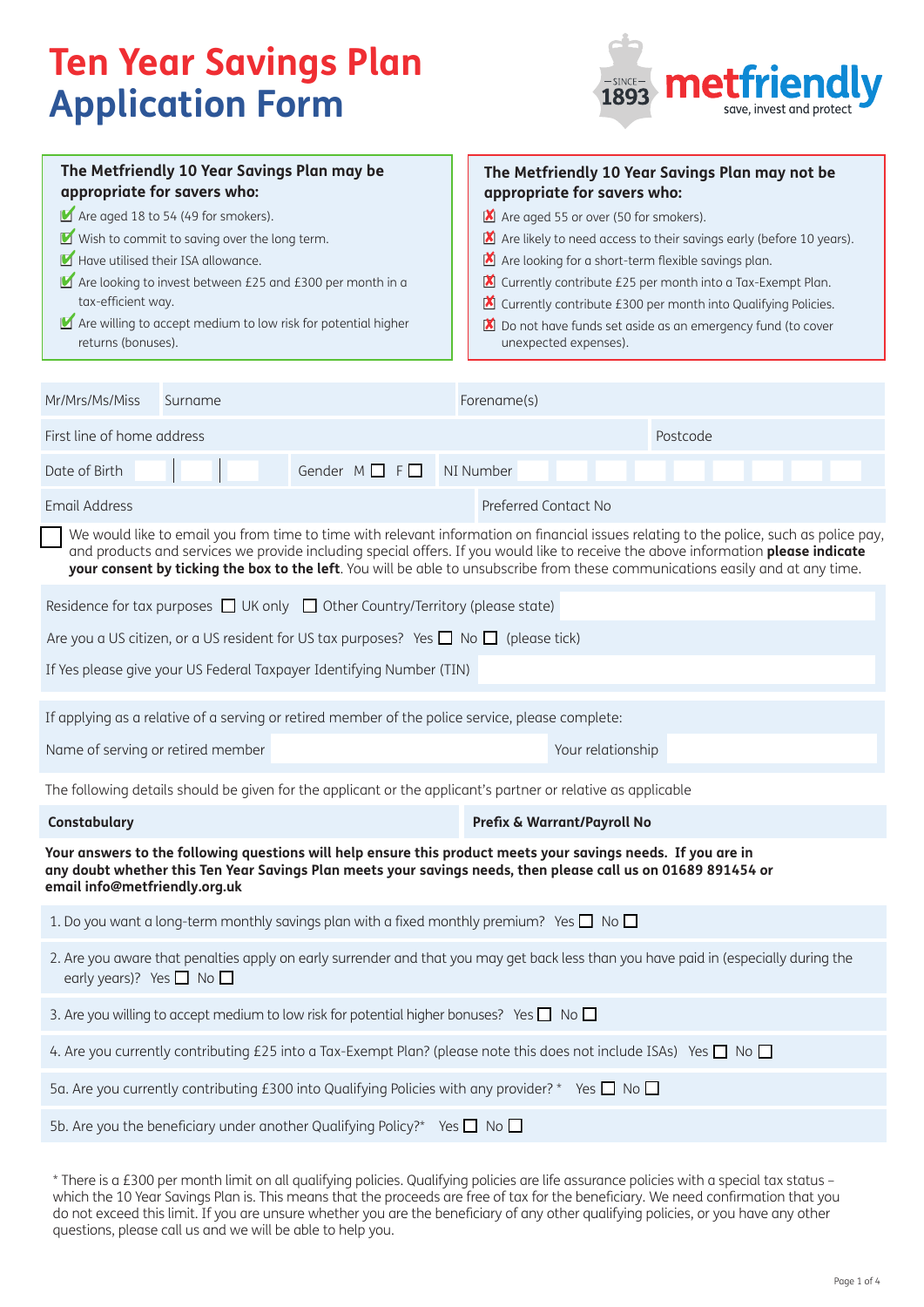For your own benefit and protection, you should read the **Key Information Document** associated with this product, available by request or on the relevant product page on our website (a copy will also be posted to you once your Ten Year Savings Plan is set up). If you do not understand any point please ask for further information.

| I apply for a Tax-Exempt Savings Plan for £25 (max) per month<br>By ticking the above box, I confirm that I do not pay premiums into any other friendly society's Tax-Exempt savings plan                                                                                                                                                                                                 |                                                                                                                   |  |                                                                            |  |  |
|-------------------------------------------------------------------------------------------------------------------------------------------------------------------------------------------------------------------------------------------------------------------------------------------------------------------------------------------------------------------------------------------|-------------------------------------------------------------------------------------------------------------------|--|----------------------------------------------------------------------------|--|--|
| <b>AND/OR</b>                                                                                                                                                                                                                                                                                                                                                                             |                                                                                                                   |  |                                                                            |  |  |
|                                                                                                                                                                                                                                                                                                                                                                                           | I apply for the Standard Savings Plan for £                                                                       |  | per month (Please note this is a qualifying policy, £25 per month minimum) |  |  |
| Rolling Plan: To apply please tick here This means you are applying for a new £25 per month Tax-Exempt Plan for your first plan and a<br>Standard Savings Plan for £25 per month to start at the same time next year, and every year thereafter (age limits apply). Please note, if you<br>already have a Tax-Exempt Plan in place, your first plan will also be a Standard Savings Plan. |                                                                                                                   |  |                                                                            |  |  |
| <b>Medical Information Questions</b>                                                                                                                                                                                                                                                                                                                                                      |                                                                                                                   |  |                                                                            |  |  |
| Please confirm your:                                                                                                                                                                                                                                                                                                                                                                      | Height                                                                                                            |  | Weight                                                                     |  |  |
| <b>Yes No</b><br>Please tick Yes or No to each question                                                                                                                                                                                                                                                                                                                                   |                                                                                                                   |  |                                                                            |  |  |
|                                                                                                                                                                                                                                                                                                                                                                                           | 1. Do you smoke (includes e-cigarettes), or have you done so in the last 12 months?                               |  |                                                                            |  |  |
|                                                                                                                                                                                                                                                                                                                                                                                           | 2. Have you ever tested positive for HIV/AIDS or Hepatitis B or C, or are you awaiting the result of such a test? |  |                                                                            |  |  |
| 3. Are you currently receiving any treatment or prescribed drugs or undergoing any medical investigation?                                                                                                                                                                                                                                                                                 |                                                                                                                   |  |                                                                            |  |  |
| 4. During the last 3 years have you suffered from any serious illness or undergone any operation?<br>(Injuries and minor illnesses such as colds and flu may be ignored if you have made a full recovery.)                                                                                                                                                                                |                                                                                                                   |  |                                                                            |  |  |
| 5. Has any proposal on your life ever been declined, postponed or accepted on special terms?                                                                                                                                                                                                                                                                                              |                                                                                                                   |  |                                                                            |  |  |

5. Has any proposal on your life ever been declined, postponed or accepted on special terms?

**IF YOU ANSWERED YES TO ANY MEDICAL QUESTION, THEN PLEASE GIVE DETAILS BELOW. If further medical details are required we will write to you. All information will be treated in the strictest confidence.**

A copy of the terms and conditions of the proposed plan and also a copy of the completed proposal form will be made available on request.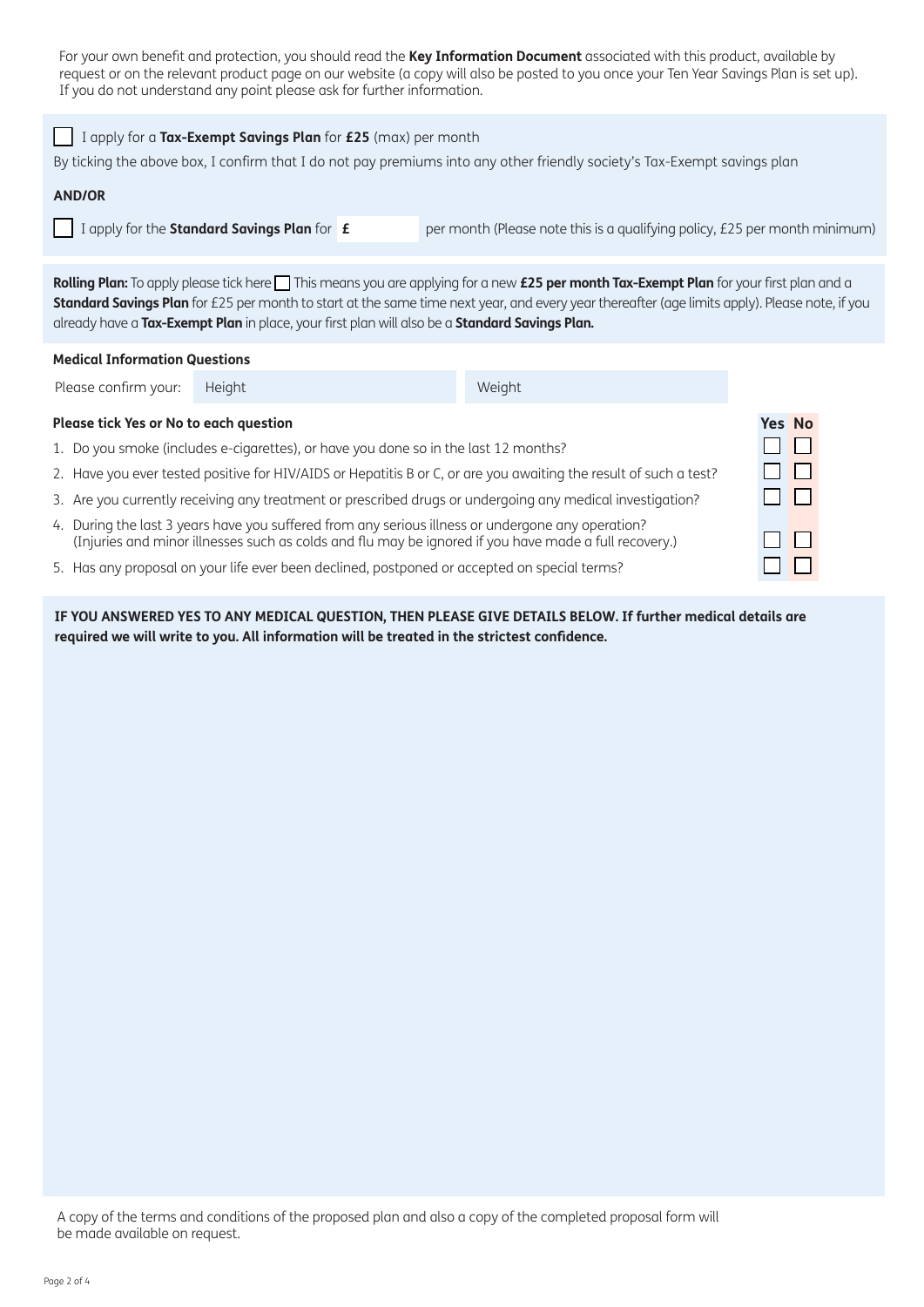# **Confirming Your Identity**

In order to process your application Metfriendly will refer to Credit Reference Agencies to confirm your identify. This search will leave a 'footprint' on your credit file, which is required to record that the check has taken place. This footprint is not the same as a credit check footprint and has no negative impact on your file. Please read the following:

## **ID Declaration**

I understand that you will undertake a search with a Credit Reference Agency for the purposes of verifying my identity. To do so the Credit Reference Agency may check the details I supply against any particulars on any database (public or otherwise) to which they have access. They may also use my details in the future to assist other companies for verification purposes. A record of the search will be retained. Your information may be disclosed to a credit reference agency, which may keep a record of that information; and (b) the credit reference agency may disclose that information, and the fact that a search was made, to its other customers for the purposes of assessing the risk of giving credit and occasionally to prevent fraud, money laundering and to trace debtors.

## **Declaration**

- I hereby apply for the Metfriendly 10 Year Savings Plan and accept the terms and conditions as described within the product literature and elsewhere within this Application.
- I apply for membership of Metfriendly in accordance with the provisions of its Rules (unless I am already a Member) and I agree to abide by Metfriendly's Rules at all times (a copy of Metfriendly's Rules appears on metfriendly.org.uk and is available in printed form upon request).

To the best of my knowledge and belief, I am in good health and free from mental/physical illness or condition except where stated, and all the details provided are correct.

- I am not in breach of the premium limit for qualifying policies (£300 per month) at the date of signing.
- I authorise the deduction from my salary/bank account of all such premiums that may become due (those paying by Direct Debit should call or email us).

### **Signature of applicant**

| Signed                                                                        |                  | Date |              |
|-------------------------------------------------------------------------------|------------------|------|--------------|
| If you wish your plan to start from a particular month, please write it here: |                  |      |              |
| Signature of payer (if different from applicant)                              | Promotional Code |      | <b>JAN21</b> |
| Signed                                                                        |                  | Date |              |
|                                                                               |                  |      |              |

# **Declaration to be completed if monthly premiums are to be paid via salary deduction for your partner's contribution**

**IMPORTANT** – this section must be completed by the **salaried police service member** if they are your spouse/partner and are intending to pay the premiums for this plan on your behalf via payroll deduction. (If you wish to pay by Direct Debit instead, please call us or email us.)

| Surname                                                                |            | Initials |  |
|------------------------------------------------------------------------|------------|----------|--|
| Warrant/Payroll No                                                     | Rank/Grade |          |  |
| I authorise the deduction from my salary of my partner's contributions |            |          |  |

Signed Date and Date and Date and Date and Date and Date and Date and Date and Date and Date and Date and Date

**OUR DATA PRIVACY STATEMENT** We need the information you provide in order to set up the contract between you and us. We will share your data with our mailing house partners (see our privacy notice) to send you legally required documents such as your annual benefit statement and invitation to our Annual General Meeting. Your data will only be kept for such a time needed to perform this task. Where possible we use external information to verify your identity and to keep our records up to date on home address changes. We use a third party provider to deliver our marketing emails. We gather statistics around email opening and clicks using industry standard technologies. For more information, please see our privacy notice at metfriendly.org.uk/privacy

#### **How did you hear about Metfriendly?**

| I am a member $\Box$ Newsletter $\Box$ I received a letter $\Box$ Brochure stand $\Box$ Intranet $\Box$ Received an email $\Box$    |  |
|-------------------------------------------------------------------------------------------------------------------------------------|--|
| Personal recommendation $\Box$ Internet search $\Box$ Twitter $\Box$ Facebook $\Box$ I spoke to a Metfriendly representative $\Box$ |  |
| I saw an advert - please state which publication $\Box$ Other - please state $\Box$                                                 |  |

Publication/Other